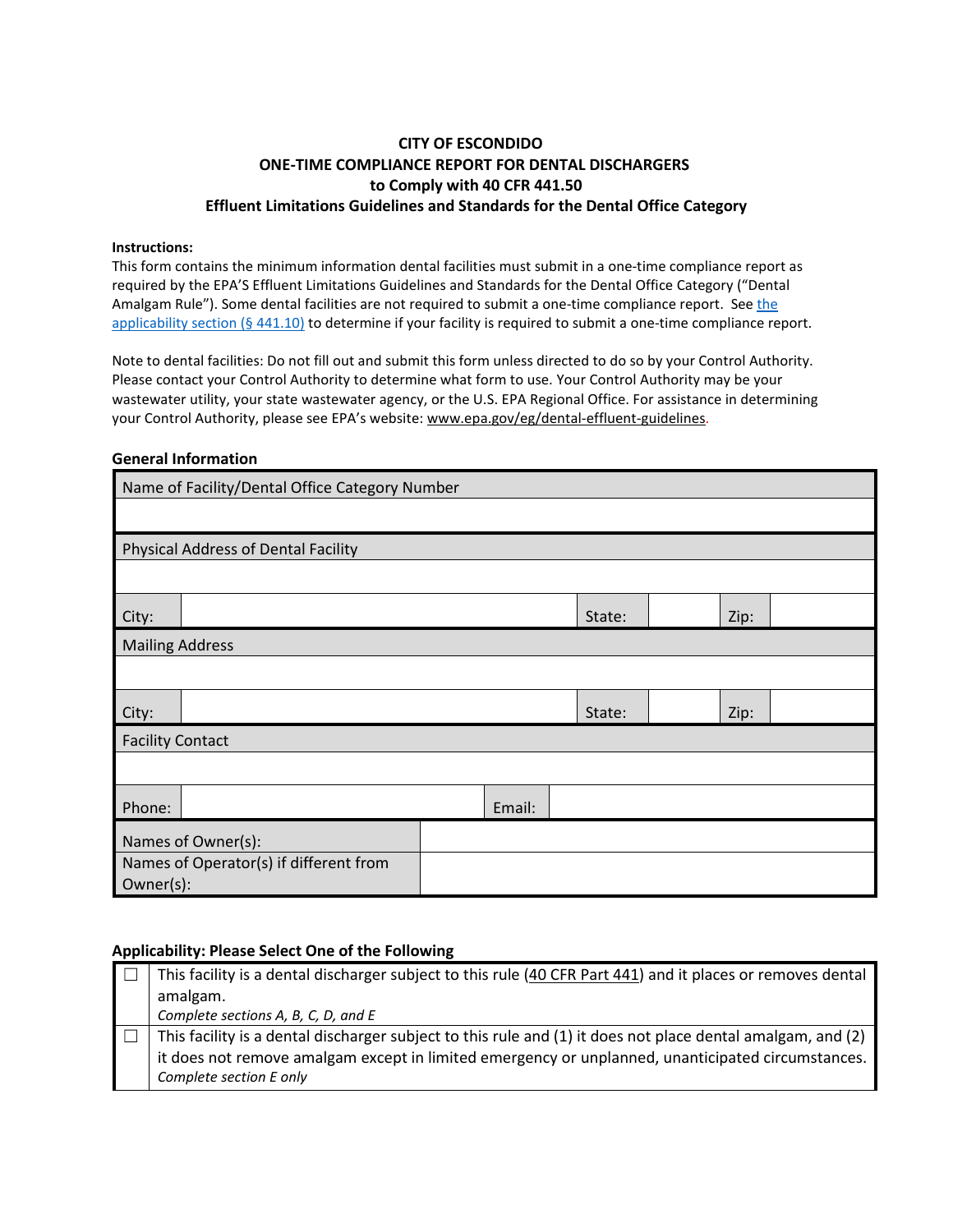### **Section A Description of Facility**

| Total number of chairs: |                                                                                                                                              |  |  |  |  |
|-------------------------|----------------------------------------------------------------------------------------------------------------------------------------------|--|--|--|--|
|                         | Total number of chairs at which amalgam may be present in the resulting<br>wastewater (i.e., chairs where amalgam may be placed or removed): |  |  |  |  |
|                         | Description of any amalgam separator(s) or equivalent device(s) currently operated:                                                          |  |  |  |  |
|                         |                                                                                                                                              |  |  |  |  |
| <b>YES</b><br>NO        | The facility discharged amalgam process wastewater prior to July 14th, 2020 under any<br>ownership.                                          |  |  |  |  |

# **Section B**

## **Description of Amalgam Separator or Equivalent Device**

|             | The dental facility has installed one or more ISO 11143 (or ANSI/ADA 108-2009) compliant                                                                                    |                                                                                                                                |              |                             | Chairs: |
|-------------|-----------------------------------------------------------------------------------------------------------------------------------------------------------------------------|--------------------------------------------------------------------------------------------------------------------------------|--------------|-----------------------------|---------|
|             | amalgam separators (or equivalent devices) that captures all amalgam containing waste at<br>the following number of chairs at which amalgam placement or removal may occur: |                                                                                                                                |              |                             |         |
| $\Box$      | The dental facility installed prior to June 14, 2017 one or more existing amalgam separators                                                                                |                                                                                                                                |              |                             | Chairs: |
|             |                                                                                                                                                                             | that do not meet the requirements of $\frac{6}{441.30(a)(1)(i)}$ and (ii) at the following number of                           |              |                             |         |
|             |                                                                                                                                                                             | chairs at which amalgam placement or removal may occur:                                                                        |              |                             |         |
|             |                                                                                                                                                                             | I understand that such separators must be replaced with one or more amalgam separators (or                                     |              |                             |         |
|             |                                                                                                                                                                             | equivalent devices) that meet the requirements of $\frac{6}{9}$ 441.30(a)(1) or $\frac{6}{9}$ 441.30(a)(2), after their useful |              |                             |         |
|             |                                                                                                                                                                             | life has ended, and no later than June 14, 2027, whichever is sooner.                                                          |              |                             |         |
|             | <b>Make</b>                                                                                                                                                                 | <b>Model</b>                                                                                                                   |              | <b>Year of installation</b> |         |
|             |                                                                                                                                                                             |                                                                                                                                |              |                             |         |
|             |                                                                                                                                                                             |                                                                                                                                |              |                             |         |
|             |                                                                                                                                                                             |                                                                                                                                |              |                             |         |
|             |                                                                                                                                                                             |                                                                                                                                |              |                             |         |
|             | My facility operates an equivalent device.                                                                                                                                  |                                                                                                                                |              |                             |         |
|             |                                                                                                                                                                             |                                                                                                                                |              | Average removal             |         |
|             |                                                                                                                                                                             |                                                                                                                                |              | efficiency of               |         |
|             |                                                                                                                                                                             |                                                                                                                                |              | equivalent device,          |         |
|             |                                                                                                                                                                             |                                                                                                                                | Year of      | as determined per §         |         |
| <b>Make</b> |                                                                                                                                                                             | <b>Model</b>                                                                                                                   | installation | 441.30(a)(2)i- iii.         |         |
|             |                                                                                                                                                                             |                                                                                                                                |              |                             |         |
|             |                                                                                                                                                                             |                                                                                                                                |              |                             |         |
|             |                                                                                                                                                                             |                                                                                                                                |              |                             |         |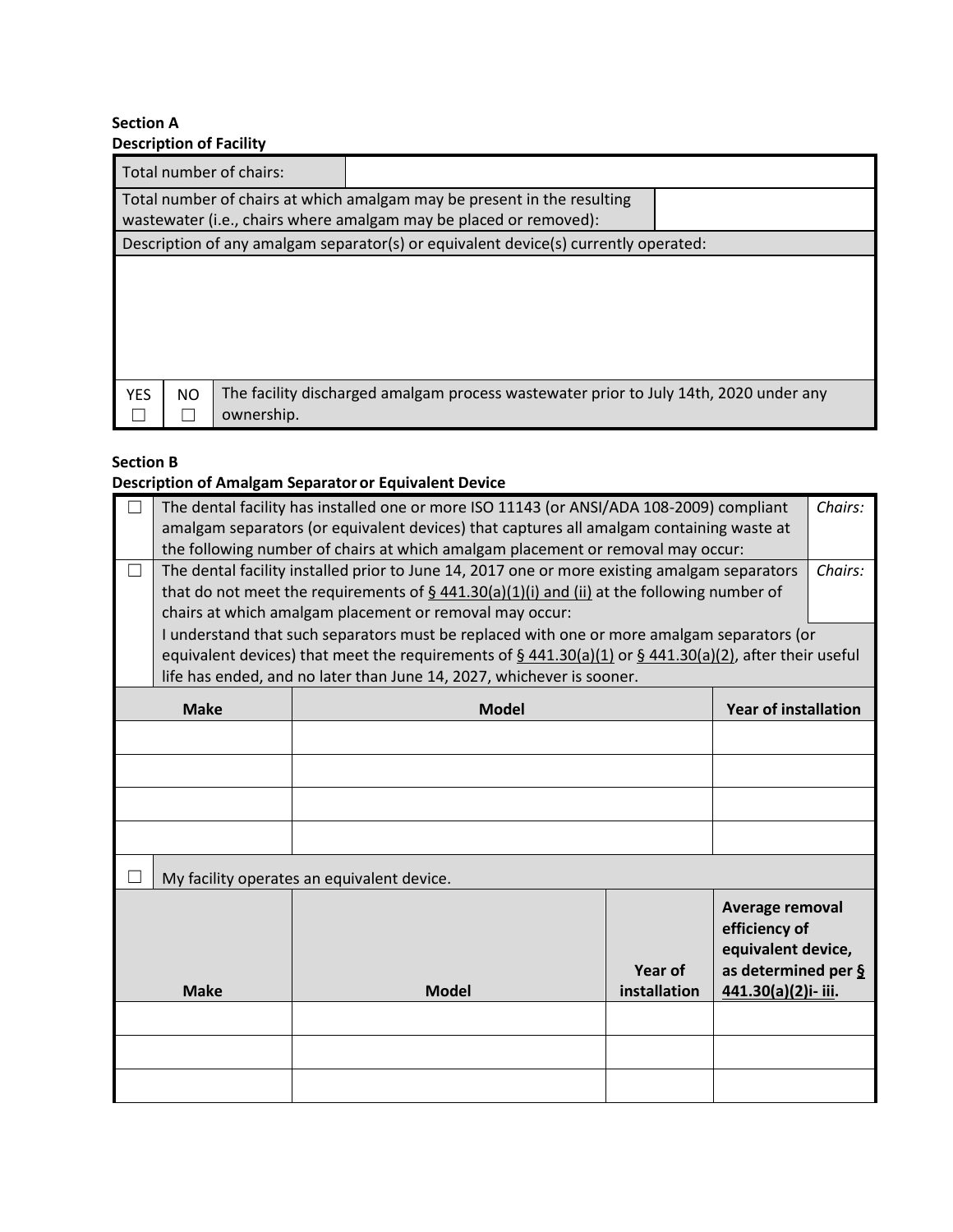# **Section C Design, Operation and Maintenance of Amalgam Separator/Equivalent Device**

| <b>YES</b>                                                                                                                                                 | I certify that the amalgam separator (or equivalent device) is designed and will be<br>operated and maintained to meet the requirements in § 441.30 or § 441.40. |  |  |
|------------------------------------------------------------------------------------------------------------------------------------------------------------|------------------------------------------------------------------------------------------------------------------------------------------------------------------|--|--|
| A third-party service provider is under contract with this facility to ensure proper operation and<br>maintenance in accordance with § 441.30 or § 441.40. |                                                                                                                                                                  |  |  |
| <b>YES</b>                                                                                                                                                 | Name of third-party service<br>provider (e.g. Company<br>Name) that maintains the<br>amalgam separator or<br>equivalent device (if<br>applicable):               |  |  |
| <b>NO</b>                                                                                                                                                  | If none, provide a description of the practices employed by the facility to ensure<br>proper operation and maintenance in accordance with § 441.30 or § 441.40.  |  |  |
| Describe practices:                                                                                                                                        |                                                                                                                                                                  |  |  |
|                                                                                                                                                            |                                                                                                                                                                  |  |  |
|                                                                                                                                                            |                                                                                                                                                                  |  |  |
|                                                                                                                                                            |                                                                                                                                                                  |  |  |
|                                                                                                                                                            |                                                                                                                                                                  |  |  |
|                                                                                                                                                            |                                                                                                                                                                  |  |  |
|                                                                                                                                                            |                                                                                                                                                                  |  |  |
|                                                                                                                                                            |                                                                                                                                                                  |  |  |

# **Section D Best Management Practices (BMP) Certifications**

| I have read and understand the Best Management Practices for Amalgam Dischargers.                                                                                                                                                                                                                                                                                                                                                                                                                                                                                                                                                                                                                              |
|----------------------------------------------------------------------------------------------------------------------------------------------------------------------------------------------------------------------------------------------------------------------------------------------------------------------------------------------------------------------------------------------------------------------------------------------------------------------------------------------------------------------------------------------------------------------------------------------------------------------------------------------------------------------------------------------------------------|
| The above named dental discharger is implementing the following BMPs as specified in $\S$ 441.30(b) or<br>§ 441.40 and will continue to do so.                                                                                                                                                                                                                                                                                                                                                                                                                                                                                                                                                                 |
| Waste amalgam including, but not limited to, dental amalgam from chair-side traps, screens,<br>vacuum pump filters, dental tools, cuspidors, or collection devices, must not be discharged to a<br>publicly owned treatment works (e.g., municipal sewage system).<br>Dental unit water lines, chair-side traps, and vacuum lines that discharge amalgam process<br>$\bullet$<br>wastewater to a publicly owned treatment works (e.g., municipal sewage system) must not be<br>cleaned with oxidizing or acidic cleaners, including but not limited to bleach, chlorine, iodine and<br>peroxide that have a pH lower than 6 or greater than 8 (i.e. cleaners that may increase the<br>dissolution of mercury). |